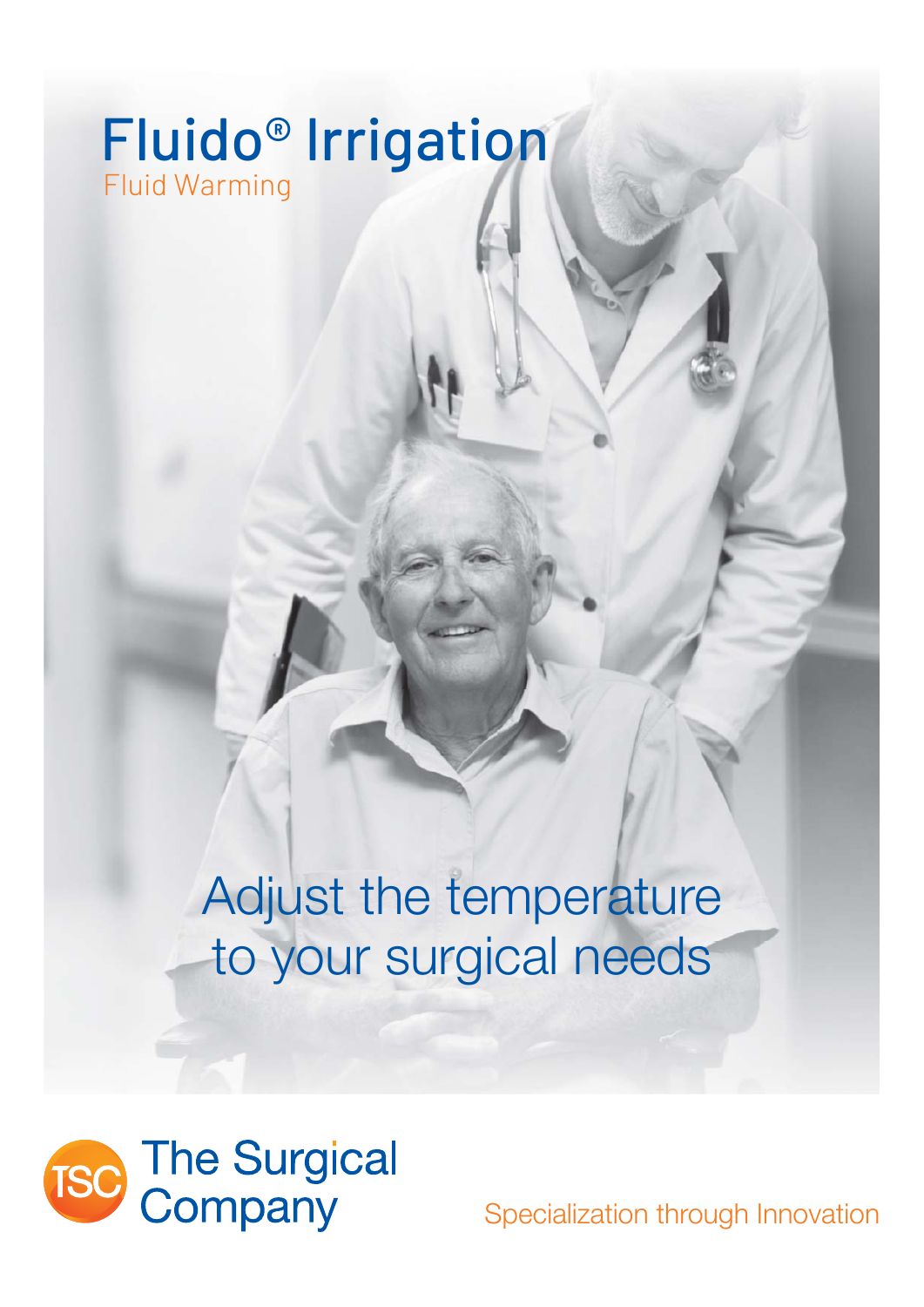Inadequately warmed fluids can exacerbate drops in the patient temperature. Hypothermia can be reduced by warming irrigation fluids.

The Fluido® Irrigation Fluid Warmer is designed to deliver large volumes of normothermic irrigation fluids at optimum flow rates. It is suitable for all irrigation applications, from Urology to Gynaecology and Orthopaedics. When using high flow irrigation fluids, normothermic fluid temperature is also guaranteed.

Set up is easy and the system does not require any changes in surgical technique.

The temperature setpoint can be adjusted to your surgical needs, from 30°C up to 39°C. It quarantees the set fluid temperature administered to the patient. A stable core body temperature is essential to your patients. It reduces bleeding and will speed up recovery time<sup>1</sup>.

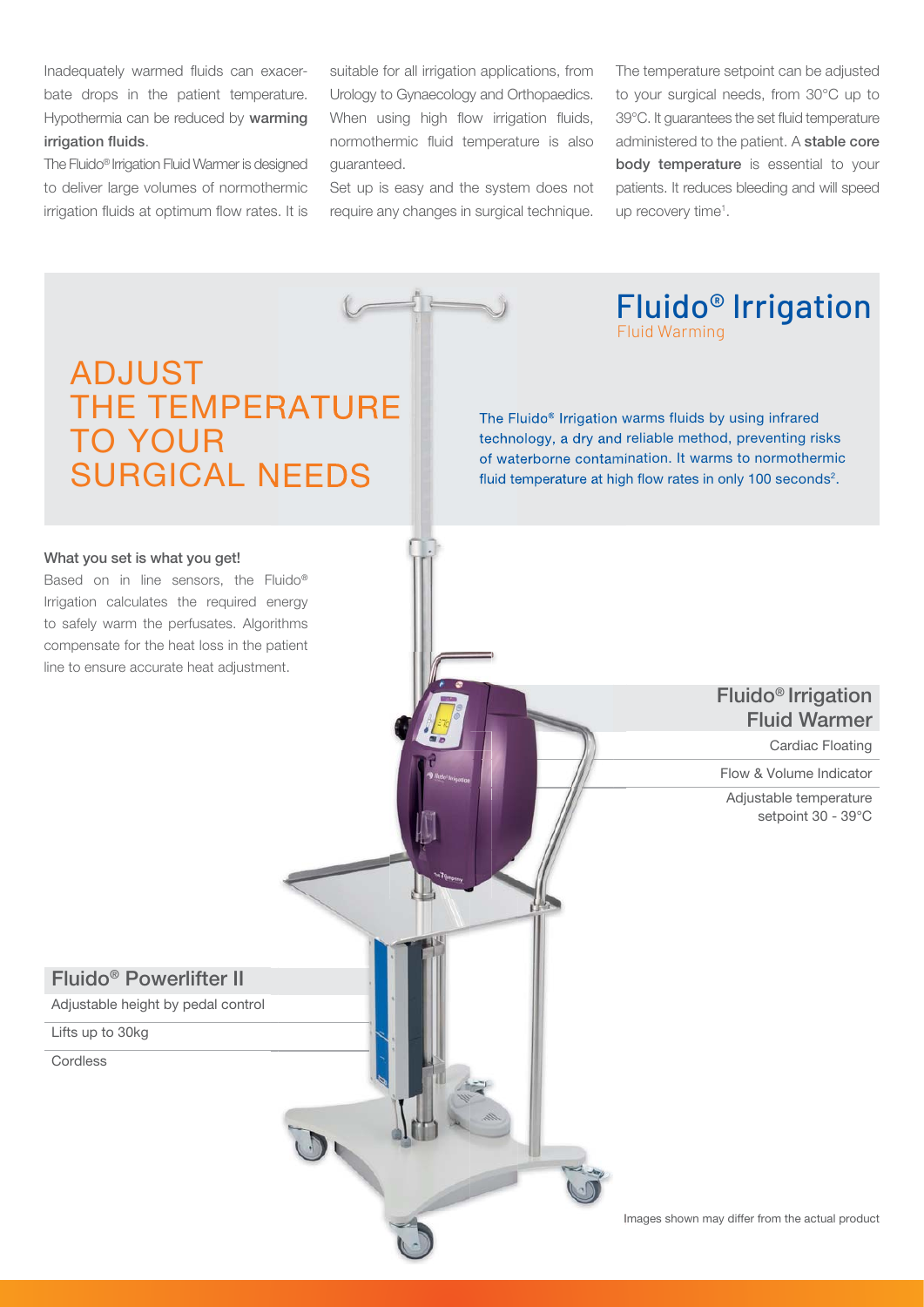## FLUIDO® IRRIGATION PRODUCT RANGE



#### Fluido® Irrigation Fluid Warmer | Article number 651230-I

| Voltage                               | $220 - 240V -$            |
|---------------------------------------|---------------------------|
| Frequency                             | 50Hz                      |
| Current                               | 6A                        |
| Max. power                            | 1400VA                    |
| <b>Dimensions</b>                     | 435 x 250 x 315mm         |
| Weight                                | 9.5 <sub>kq</sub>         |
| Setpoint temperature                  | $30 - 39^{\circ}$ C       |
| Unit of temperature setpoint increase | $1^{\circ}$ C             |
| Classification (MDD 93/42/EEC)        | Class IIb                 |
| Classification (IEC 60601-1)          | Class I, Cardiac Floating |
| Classification (IEC 60529)            | IPX1                      |

#### Fluido® Powerlifter II | Article number 660100-B

| <b>Dimensions</b>          | 550 x 550 x 1500mm (L x W x H) |
|----------------------------|--------------------------------|
| Weight                     | 36.5kg                         |
| Adjustable height          | 1500 - 2650mm                  |
| Lifting weight             | 30kg                           |
| Classification (IEC 60529) | IPX1                           |

## WHAT YOU SET IS WHAT YOU GET!

| Fluido <sup>®</sup> Irrigation URO Set   Article number 670800-B |                                |  |  |
|------------------------------------------------------------------|--------------------------------|--|--|
| Complete set contains                                            | $\odot$ $\odot$ and $\odot$    |  |  |
| Max. flow                                                        | $1400$ ml/min $3$              |  |  |
| Normothermic flow                                                | $50 - 680$ ml/min <sup>4</sup> |  |  |
| Patient line                                                     | 2000mm                         |  |  |
| Priming volume                                                   | 220ml                          |  |  |
| Pressure                                                         | up to 300mmHq                  |  |  |

| <b>6</b> Fluido <sup>®</sup> Irrigation URO Spike Set        | Art. No. 680803-B |
|--------------------------------------------------------------|-------------------|
| <sup>4</sup> Fluido <sup>®</sup> Irrigation URO Patient Line | Art. No. 680801-B |
| a) and $\Phi$ are also available seperately                  |                   |

 $\square \square \square$  $\pm$   $\pm$  $\bigcirc$  $\circled{a}$  $C - 5$ b  $\overline{ }$  $\overline{E}$ की व  $\sqcap$   $\sqcap$ 

**IDE** 

<sup>©</sup> URO Lock bore cap

#### Fluido® Irrigation Connectors

Fluido® Irrigation connectors are developed to connect the Fluido® Irrigation URO Set to an irrigation pump.

| Fluido <sup>®</sup> Irrigation Female connector    | Art. No. 680910 | <b>CA BOZ HO</b>         |
|----------------------------------------------------|-----------------|--------------------------|
| Fluido <sup>®</sup> Irrigation Male connector      | Art. No. 680911 | <b>400 200 D</b>         |
| Fluido <sup>®</sup> Irrigation Catheter connector  | Art. No. 680912 | <b>CODE 200</b>          |
| Fluido <sup>®</sup> Irrigation Funnel connector    | Art. No. 680913 | <b>CDI 2000 CDI 2000</b> |
| Fluido <sup>®</sup> Irrigation URO Male connection | Art. No. 680805 | <b>ECOLOGY</b>           |

自唱